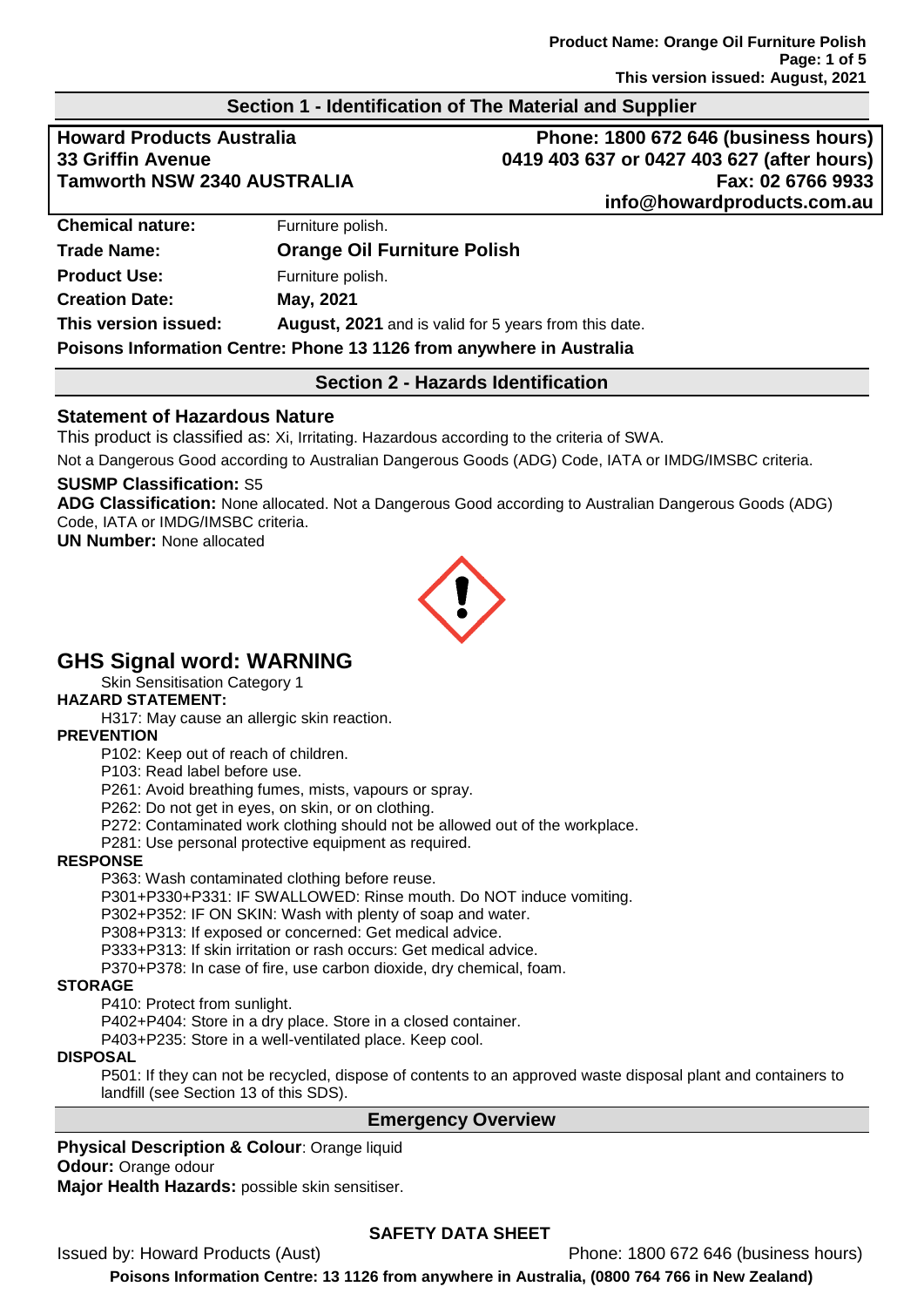| Section 3 - Composition/Information on Ingredients                                                           |               |          |         |                                |
|--------------------------------------------------------------------------------------------------------------|---------------|----------|---------|--------------------------------|
| Ingredients                                                                                                  | <b>CAS No</b> | Conc, %  |         | TWA $(mg/m^3)$ STEL $(mg/m^3)$ |
| Distillates (petroleum), hydrotreated heavy paraffinic                                                       |               |          |         |                                |
|                                                                                                              | 64742-54-7    | >70      | not set | not set                        |
| Mineral spirit                                                                                               | 64742-47-8    | 20-50    | not set | not set                        |
| Orange oil                                                                                                   | 8008-57-9     | $1 - 10$ | not set | not set                        |
| This is a commercial product whose overt ratio of components mouvemuslightly. Miner quantities of other near |               |          |         |                                |

This is a commercial product whose exact ratio of components may vary slightly. Minor quantities of other non hazardous ingredients are also possible.

The SWA TWA exposure value is the average airborne concentration of a particular substance when calculated over a normal 8 hour working day for a 5 day working week. The STEL (Short Term Exposure Limit) is an exposure value that may be equalled (but should not be exceeded) for no longer than 15 minutes and should not be repeated more than 4 times per day. There should be at least 60 minutes between successive exposures at the STEL. The term "peak "is used when the TWA limit, because of the rapid action of the substance, should never be exceeded, even briefly.

### **Section 4 - First Aid Measures**

### **General Information:**

You should call The Poisons Information Centre if you feel that you may have been poisoned, burned or irritated by this product. The number is 13 1126 from anywhere in Australia (0800 764 766 in New Zealand) and is available at all times. Have this SDS with you when you call.

**Inhalation:** First aid is not generally required. If in doubt, contact a Poisons Information Centre or a doctor. **Skin Contact:** Wash gently and thoroughly with water (use non-abrasive soap if necessary) for 5 minutes or until chemical is removed.

**Eye Contact:** No effects expected. If irritation does occur, flush contaminated eye(s) with lukewarm, gently flowing water for 5 minutes or until the product is removed. Obtain medical advice if irritation becomes painful or lasts more than a few minutes. Take special care if exposed person is wearing contact lenses.

**Ingestion:** If product is swallowed or gets in mouth, do NOT induce vomiting; wash mouth with water and give some water to drink. If symptoms develop, or if in doubt contact a Poisons Information Centre or a doctor.

## **Section 5 - Fire Fighting Measures**

**Fire and Explosion Hazards**: The major hazard in fires is usually inhalation of heated and toxic or oxygen deficient (or both), fire gases. There is no risk of an explosion from this product under normal circumstances if it is involved in a fire. Violent steam generation or eruption may occur upon application of direct water stream on hot liquids.

Fire decomposition products from this product may be toxic if inhaled. Take appropriate protective measures. **Extinguishing Media:** In case of fire, use carbon dioxide, dry chemical or foam.

**Fire Fighting:** When fighting fires involving significant quantities of this product, wear a splash suit complete with self contained breathing apparatus.

**Flash point:** 163°C, TCC

| <b>Upper Flammability Limit:</b> | No data.                                      |
|----------------------------------|-----------------------------------------------|
| <b>Lower Flammability Limit:</b> | No data.                                      |
| <b>Autoignition temperature:</b> | No data.                                      |
| <b>Flammability Class:</b>       | Not flammable (GHS); C2 combustible (AS 1940) |
|                                  |                                               |

### **Section 6 - Accidental Release Measures**

**Accidental release:** In the event of a major spill, prevent spillage from entering drains or water courses. Wear full protective clothing including eye/face protection. All skin areas should be covered. See below under Personal Protection regarding Australian Standards relating to personal protective equipment. Suitable materials for protective clothing include rubber, PVC and Nitrile. Eye/face protective equipment should comprise, as a minimum, protective glasses and, preferably, goggles. If there is a significant chance that vapours or mists are likely to build up in the cleanup area, we recommend that you use a respirator. Usually, no respirator is necessary when using this product. However, if you have any doubts consult the Australian Standard mentioned below (section 8).

Stop leak if safe to do so, and contain spill. Absorb onto sand, vermiculite or other suitable absorbent material. If spill is too large or if absorbent material is not available, try to create a dike to stop material spreading or going into drains or waterways. Sweep up and shovel or collect recoverable product into labelled containers for recycling or salvage, and dispose of promptly. Recycle containers wherever possible after careful cleaning. After spills, wash area preventing runoff from entering drains. If a significant quantity of material enters drains, advise emergency services. This material may be suitable for approved landfill. Ensure legality of disposal by consulting regulations prior to

## **SAFETY DATA SHEET**

Issued by: Howard Products (Aust) Phone: 1800 672 646 (business hours) **Poisons Information Centre: 13 1126 from anywhere in Australia, (0800 764 766 in New Zealand)**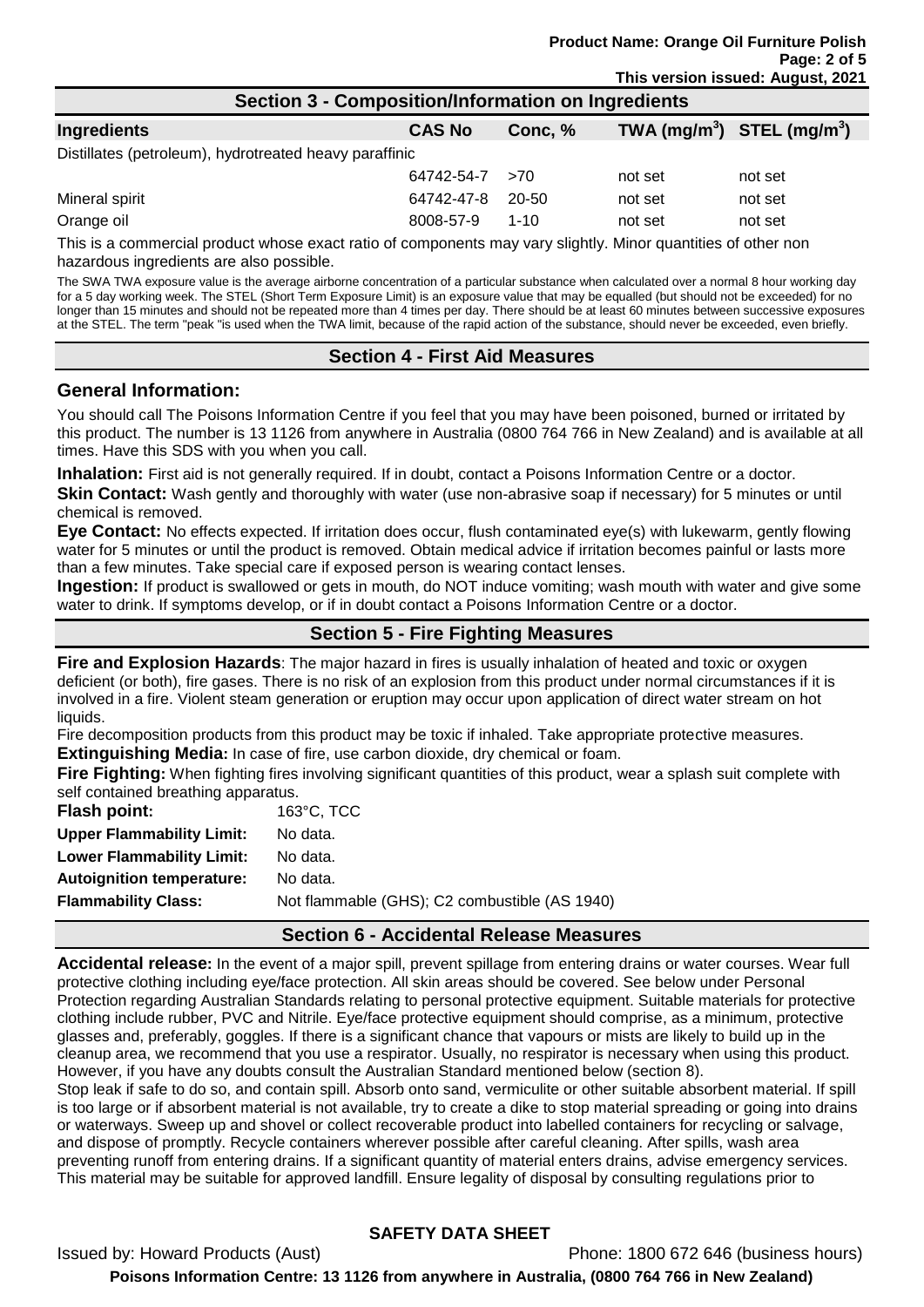disposal. Thoroughly launder protective clothing before storage or re-use. Advise laundry of nature of contamination when sending contaminated clothing to laundry.

## **Section 7 - Handling and Storage**

**Handling:** Keep exposure to this product to a minimum, and minimise the quantities kept in work areas. Check Section 8 of this SDS for details of personal protective measures, and make sure that those measures are followed. The measures detailed below under "Storage" should be followed during handling in order to minimise risks to persons using the product in the workplace. Also, avoid contact or contamination of product with incompatible materials listed in Section 10.

**Storage:** This product is a Scheduled Poison. Observe all relevant regulations regarding sale, transport and storage of this schedule of poison. Store packages of this product in a cool place. Make sure that containers of this product are kept tightly closed. Keep containers dry and away from water. Keep containers of this product in a well ventilated area. Protect this product from light. Make sure that the product does not come into contact with substances listed under "Incompatibilities" in Section 10. Some liquid preparations settle or separate on standing and may require stirring before use. Check packaging - there may be further storage instructions on the label.

## **Section 8 - Exposure Controls and Personal Protection**

The following Australian Standards will provide general advice regarding safety clothing and equipment:

Respiratory equipment: **AS/NZS 1715**, Protective Gloves: **AS 2161**, Occupational Protective Clothing: AS/NZS 4501 set 2008, Industrial Eye Protection: **AS1336** and **AS/NZS 1337**, Occupational Protective Footwear: **AS/NZS2210**.

#### **SWA Exposure Limits TWA (mg/m<sup>3</sup>**

**) STEL (mg/m<sup>3</sup> )**

Exposure limits have not been established by SWA for any of the significant ingredients in this product.

No special equipment is usually needed when occasionally handling small quantities. The following instructions are for bulk handling or where regular exposure in an occupational setting occurs without proper containment systems. **Ventilation:** This product should only be used where there is ventilation that is adequate to keep exposure below the TWA levels. If necessary, use a fan.

**Eye Protection:** Eye protection such as protective glasses or goggles is recommended when this product is being used.

**Skin Protection:** If you believe you may have a sensitisation to this product or any of its declared ingredients, you should prevent skin contact by wearing impervious gloves, clothes and, preferably, apron. Make sure that all skin areas are covered. See below for suitable material types.

**Protective Material Types:** We suggest that protective clothing be made from the following materials: rubber, PVC, nitrile.

**Respirator:** Usually, no respirator is necessary when using this product. However, if you have any doubts consult the Australian Standard mentioned above.

## **Section 9 - Physical and Chemical Properties:**

| <b>Physical Description &amp; colour:</b> | Orange liquid                                    |
|-------------------------------------------|--------------------------------------------------|
| Odour:                                    | Orange odour                                     |
| <b>Boiling Point:</b>                     | $>$ 204 $^{\circ}$ C at 100kPa                   |
| <b>Freezing/Melting Point:</b>            | No specific data. Liquid at normal temperatures. |
| <b>Volatiles:</b>                         | No specific data. Expected to be low at 100°C.   |
| <b>Vapour Pressure:</b>                   | Negligible at normal ambient temperatures.       |
| <b>Vapour Density:</b>                    | No data.                                         |
| <b>Specific Gravity:</b>                  | 0.86                                             |
| <b>Water Solubility:</b>                  | Negligible.                                      |
| pH:                                       | No data.                                         |
| <b>Volatility:</b>                        | No data.                                         |
| <b>Odour Threshold:</b>                   | No data.                                         |
| <b>Evaporation Rate:</b>                  | No data.                                         |
| <b>Coeff Oil/water Distribution:</b>      | No data                                          |
| <b>Autoignition temp:</b>                 | No data.                                         |

### **Section 10 - Stability and Reactivity**

**Reactivity:** This product is unlikely to react or decompose under normal storage conditions. However, if you have any doubts, contact the supplier for advice on shelf life properties.

**Conditions to Avoid:** This product should be kept in a cool place, preferably below 30°C. Keep containers tightly closed. Containers should be kept dry. Keep containers and surrounding areas well ventilated. Protect this product from light.

### **SAFETY DATA SHEET**

Issued by: Howard Products (Aust) Phone: 1800 672 646 (business hours)

**Poisons Information Centre: 13 1126 from anywhere in Australia, (0800 764 766 in New Zealand)**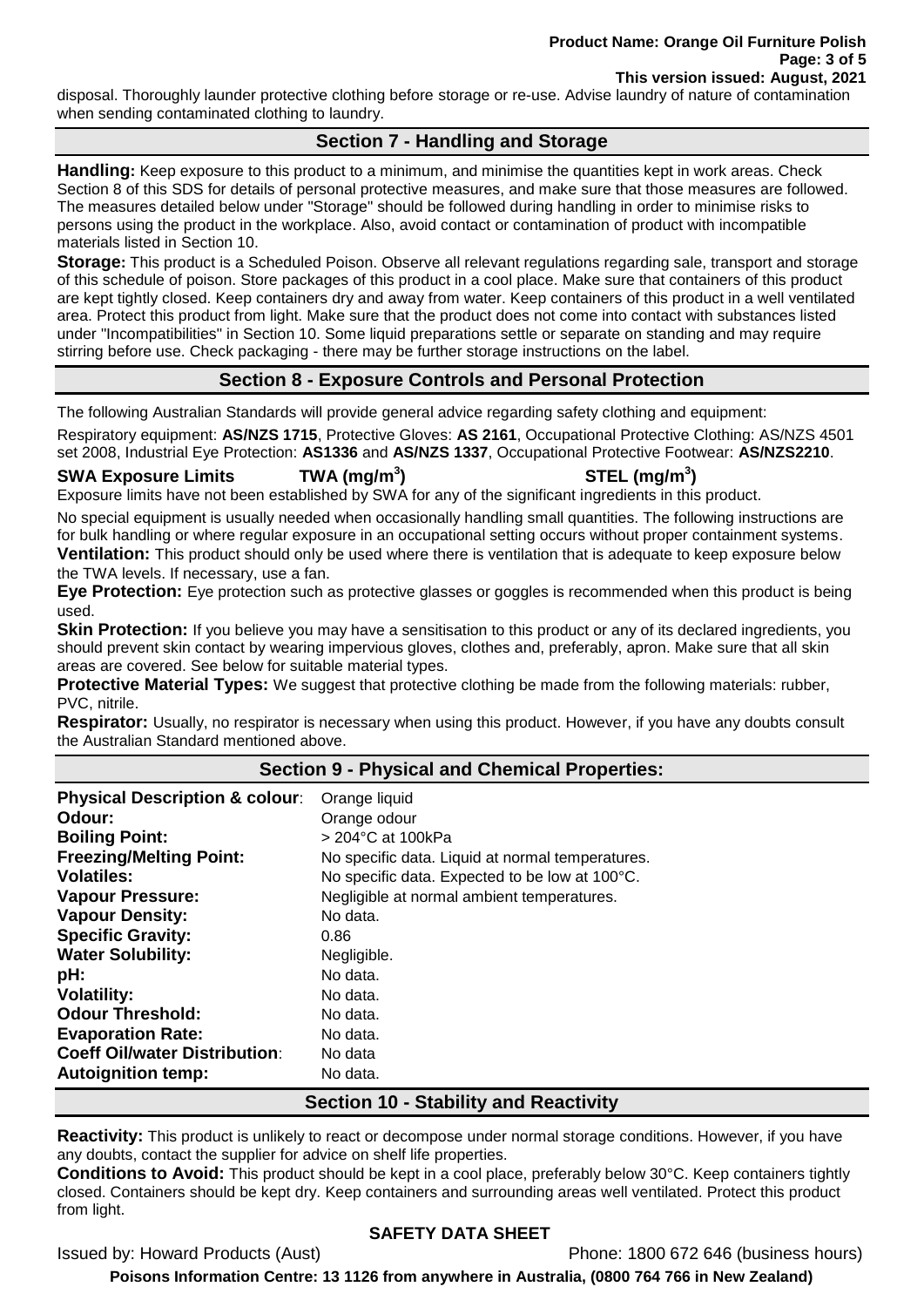**Incompatibilities:** strong acids, strong oxidising agents.

**Fire Decomposition:** Combustion forms carbon dioxide, and if incomplete, carbon monoxide and possibly smoke. Water is also formed. Carbon monoxide poisoning produces headache, weakness, nausea, dizziness, confusion, dimness of vision, disturbance of judgment, and unconsciousness followed by coma and death. **Polymerisation:** This product will not undergo polymerisation reactions.

## **Section 11 - Toxicological Information**

**Toxicity:** A summary of white spirit type hydrocarbons can be found at

http://www.inchem.org/documents/ehc/ehc/ehc187.htm

Ingestion of white spirit has been reported to produce gastrointestinal irritation with pain, vomiting and diarrhoea. Lesions of the mucous membranes in the oesophagus and the gastrointestinal tract followed the oral exposure. Owing to its low viscosity and low surface tension, white spirit poses a risk of aspiration into the lungs following oral exposure. A few ml of solvent aspirated into the lungs are able to produce serious bronchopneumonia and 10-30ml may be fatal.

Prolonged dermal exposure to white spirit, e.g., resulting from wearing clothes that have been soaked or moistened by white spirit for hours, may produce irritation and dermatitis.

Single cases of acute toxicity to the kidney, liver and bone marrow have been reported following exposure to white spirit at high levels. However, owing to lack of details and the sporadic nature of the reportings, the relevance of these findings is unclear.

Inhalation of aliphatic hydrocarbon vapours seems to show little toxicity but are CNS depressants and have a disinhibiting euphoric effect.

## **Potential Health Effects**

### **Inhalation:**

**Short Term Exposure:** Available data indicates that this product is not harmful. In addition product is unlikely to cause any discomfort or irritation.

**Long Term Exposure:** No data for health effects associated with long term inhalation.

## **Skin Contact:**

**Short Term Exposure:** Classified as a potential sensitiser by skin contact. Exposure to a skin sensitiser, once sensitisation has occurred, may manifest itself as skin rash or inflammation, and in some individuals this reaction can be severe. In addition product may be irritating, but is unlikely to cause anything more than mild transient discomfort. **Long Term Exposure:** No data for health effects associated with long term skin exposure.

## **Eye Contact:**

**Short Term Exposure:** This product may be irritating to eyes, but is unlikely to cause anything more than mild transient discomfort.

**Long Term Exposure:** No data for health effects associated with long term eye exposure.

### **Ingestion:**

**Short Term Exposure:** Significant oral exposure is considered to be unlikely. Available data shows that this product is not harmful. However, this product may be irritating to mucous membranes but is unlikely to cause anything more than transient discomfort.

**Long Term Exposure:** No data for health effects associated with long term ingestion.

### **Carcinogen Status:**

**SWA:** Distillates (petroleum), Hydrotreated Heavy Paraffinic is classified by SWA as a Category 1b Carcinogen See the SWA website for further details. A web address has not been provided as addresses frequently change. **NTP:** No significant ingredient is classified as carcinogenic by NTP.

**IARC:** No significant ingredient is classified as carcinogenic by IARC.

## **Section 12 - Ecological Information**

Insufficient data to be sure of status.

Biodegradation is expected to be the primary fate process for aliphatic hydrocarbons in soil and water. The rate and extent of biodegradation are dependent on the ambient temperature, the presence of a sufficient number of microorganisms capable of metabolizing the hydrocarbons and the concentration of white spirit in or on the soil or water.

Biodegradation of  $C_7$  to  $C_{12}$  hydrocarbons is expected to be significant under environmental conditions favourable to microbial oxidation. Naturally occurring hydrocarbon-degrading microorganisms have been isolated from polluted soil and, to a lesser extent, non-polluted soil.

## **SAFETY DATA SHEET**

Issued by: Howard Products (Aust) Phone: 1800 672 646 (business hours) **Poisons Information Centre: 13 1126 from anywhere in Australia, (0800 764 766 in New Zealand)**